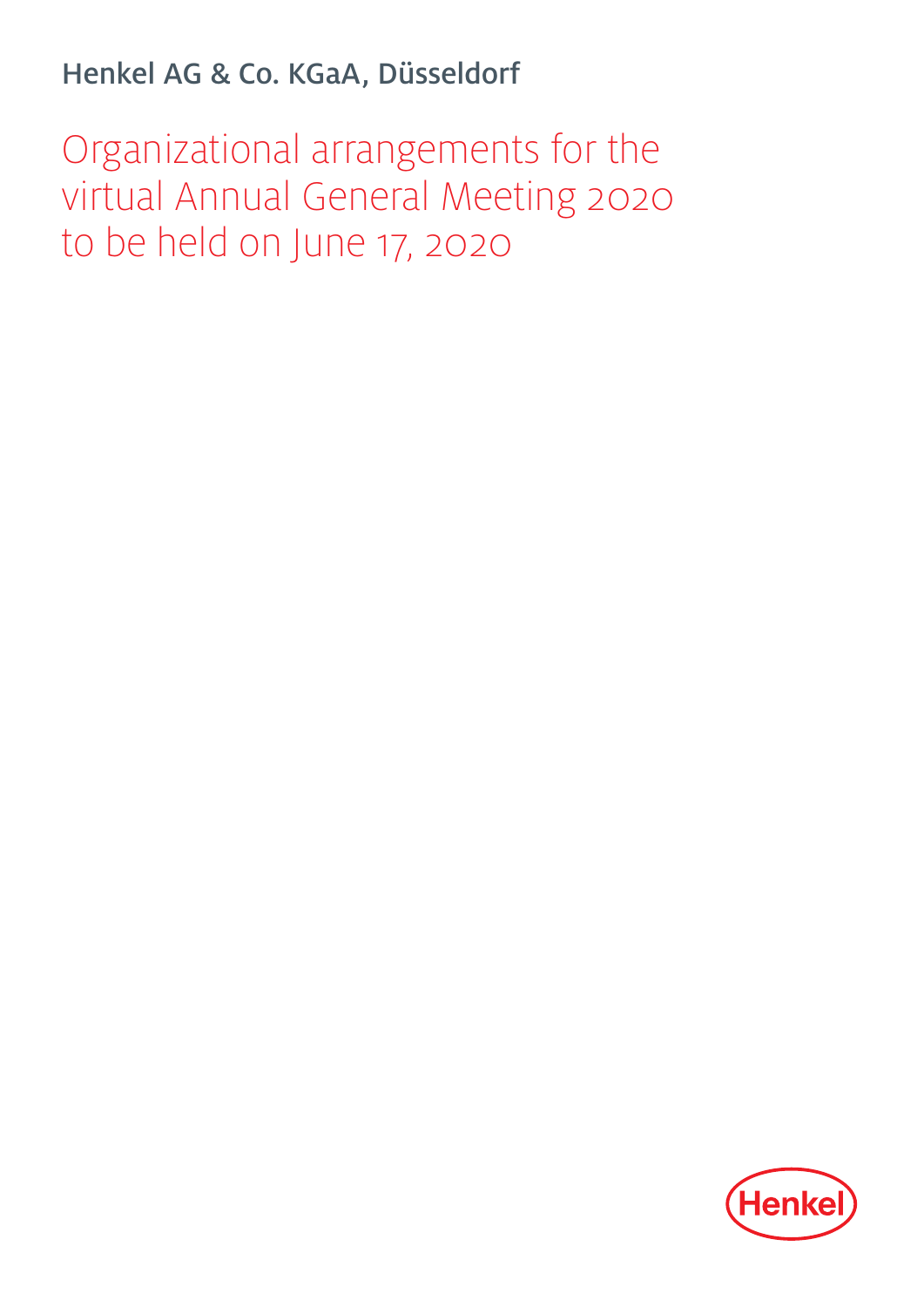#### Dear Shareholder,

Against the background of the COVID-19 pandemic, this year's Annual General Meeting will be held as a virtual event ("virtual Annual General Meeting") **without the physical presence of shareholders or their proxy-holders** (other than the voting proxies nominated by the Corporation).

The legal framework for this is provided by the Act on Mitigating the Consequences of the COVID-19 Pandemic in Civil, Insolvency and Criminal Proceedings of March 27, 2020 (**"COVID-19 Mitigation Act"**), which entered into force on March 28, 2020 (Federal Gazette I page 569).

We would like – also on behalf of the Chair of the Meeting – to provide you with some information on the organizational process of the virtual Annual General Meeting.

### 1. Notice of Convocation and Agenda

The Notice of Convocation (invitation) to the virtual Annual General Meeting of Henkel AG & Co. KGaA was published in the Federal Gazette on May 6, 2020.

The complete Agenda is also available on the internet (www. henkel.com/agm (English); www.henkel.de/hv (German)).

## 2. Participation in the virtual Annual General Meeting and exercising your voting rights

Insofar as the Notice of Convocation of the virtual Annual General Meeting and these present explanations refer to "participation" in the Annual General Meeting, this relates to the exercise of shareholders' rights in accordance with Article 2 Section 1 (2) of the COVID-19 Mitigation Act. There shall be no participation in the Annual General Meeting in the sense of Section 118 (1) sentence 2 of the German Stock Corporation Act [AktG].

In order to participate in the virtual Annual General Meeting (shareholders with ordinary and/or preferred shares) – if necessary by proxy – and to exercise voting rights (ordinary shares only), we ask you to register properly and as early as possible, and to request an access card from your custodian/depository bank. Please ensure that, in so doing, you comply with the formalities and deadlines indicated in the section **"Conditions of participation in the virtual Annual General Meeting and of exercising voting rights"** of the Notice of Convocation of the Annual General Meeting. NOTE: Registrations for the canceled Annual General Meeting which was scheduled for April 20, 2020 are not valid for the virtual Annual General Meeting.

Normally, the depository/custodian banks or financial services institutions take care of the registration formalities and presentation of the validation of shareholdings on behalf of their clients. On receipt of the registration and validation of ownership of shares, the registration office will send the shareholders access cards with the necessary access data for participation in the virtual Annual General Meeting via the internet-based

Henkel InvestorPortal together with the corresponding proxy forms or forms for postal voting. In order to ensure the timely receipt of access cards, we ask shareholders wishing to participate in the virtual Annual General Meeting to ensure that their registration and validation are sent as early as possible or to request an access card from their depository/custodian bank.

With this access card and the information contained therein, you can

- follow the entire Annual General Meeting live in sound and vision via the internet-based Henkel InvestorPortal;
- exercise your voting rights (ordinary shares only) by using a form or the facility provided on the internet-based Henkel InvestorPortal
	- to issue to voting proxies nominated by the Corporation a power of representation (aka power of attorney, aka proxy) and instructions as to how to vote on the resolutions proposed by the Administration at the Annual General Meeting (ordinary shares only); or
	- to exercise your voting rights by way of a postal vote; or
	- to authorize a third party to exercise your voting rights in the manner described above;
- use the opportunity afforded to ordinary and preferred shareholders to ask questions or to file an objection to a resolution of the Annual General Meeting via the internet-based Henkel InvestorPortal.

### 3. Issuing powers of representation and instructions to the voting proxies nominated by the Corporation

We offer you the possibility of proxy voting by employees of our Corporation. The Corporation has nominated Mr. Heinz Nicolas and Dr. Michael Schmitt as voting proxies with individual powers of representation. Both gentlemen are employees of Henkel AG & Co. KGaA. The voting proxies are authorized to exercise voting rights by your powers of representation only to the extent that your shares embody voting rights (ordinary shares only) and you have issued express instructions on the individual items on the Agenda. The voting proxies are obliged to vote on the individual Agenda items according to your instructions; they may not exercise voting rights at their own discretion.

Powers of representation and instructions to the voting proxies nominated by the Corporation can be issued

- either by using a form submitted by post, by fax or by e-mail
- or via the internet-based Henkel InvestorPortal.

To issue powers of representation (proxies) and instructions by post, fax or e-mail, please use the form provided in the lower front section of the access card. Fill out the form with your instructions and please do not forget to sign it before sending it. Please send the completed and signed form by post, fax or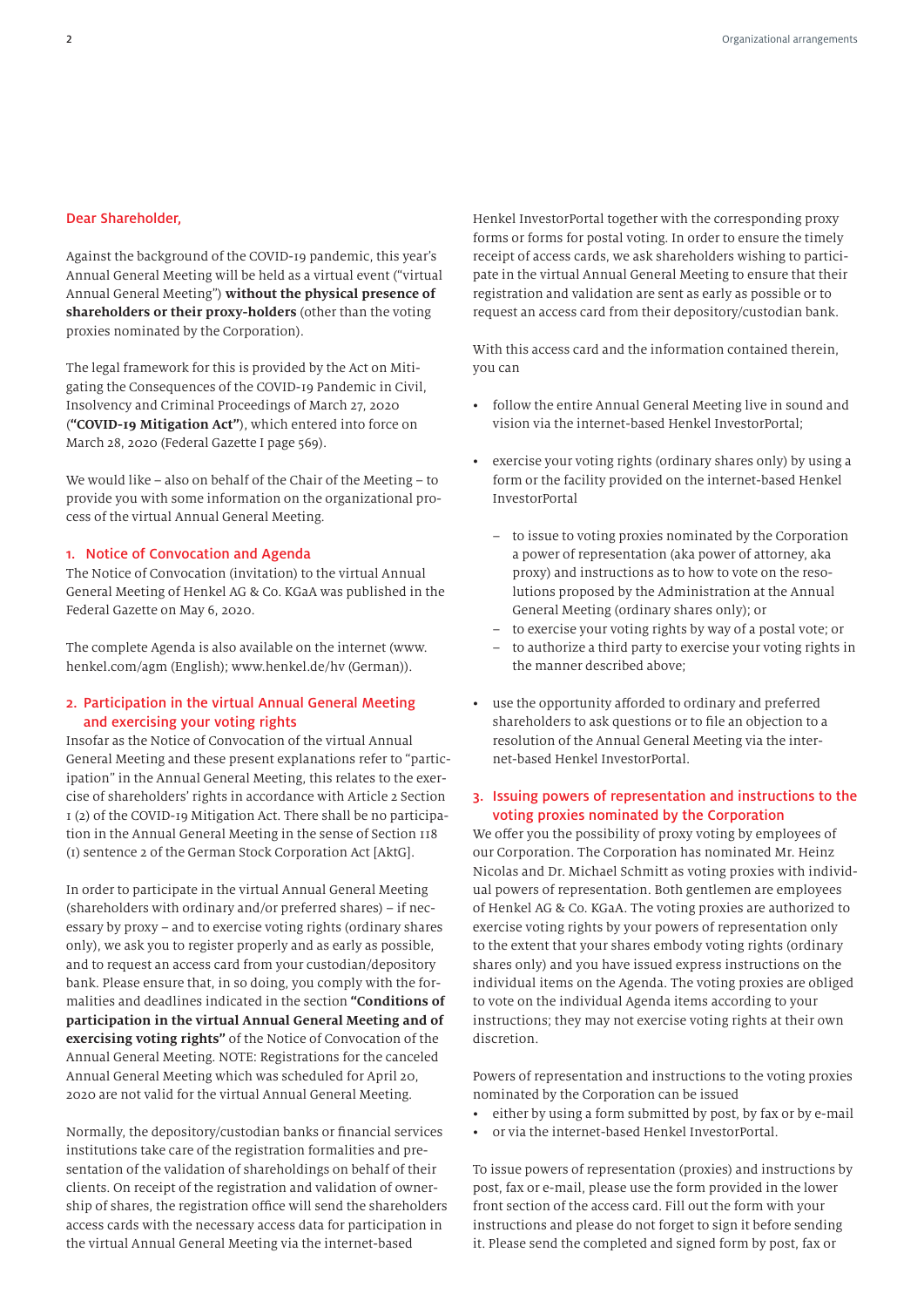e-mail (front and back) to the address indicated on the form **by June 15, 2020 (24:00 hours/midnight CEST) at the latest**.

Proxies and instructions received later by post, fax or e-mail cannot be considered. Please note that we have no influence on postal delivery times.

You can also authorize and instruct your voting proxies via the internet-based Henkel InvestorPortal (see Note 8). With this method, proxies and instructions can be issued **until the day of the Annual General Meeting up to the start of voting**.

Please note that voting proxies cannot accept instructions or commissions to speak, or file objections against Annual General Meeting resolutions, nor can they accept instructions or commissions relating to procedural motions, ask questions or table motions.

## 4. Issuing powers of representation to third parties

Ordinary shareholders may exercise their votes through a proxy-holder (authorized representative). In this case, too, shareholders need to properly register and present validation of their share ownership as stipulated.

Powers of representation are assigned by completing the proxy form printed on the back of the access card and handing the access card with the access data for the Henkel InvestorPortal to the proxy-holder.

Alternatively, powers of representation can also be issued using the data on the access card via the internet-based Henkel InvestorPortal (see Note 8). If you use the internet-based Henkel InvestorPortal provided by us, please inform your proxy-holder that the power of representation has been issued by this means and give them your access card(s). The use of the access data by the proxy-holder is also regarded as proof of authorization.

Please draw the attention of your proxy-holder specifically to the statements on data protection and the disclosure of personal data.

In the event that intermediaries within the meaning of Section 135 of the German Stock Corporation Act [AktG] as amended by the Act Implementing the Second Shareholders' Rights Directive (**"ARUG II"**), or persons within the meaning of Section 135 (8) AktG, in particular shareholders' associations or voting rights advisors, are authorized as proxy-holders, there is no legal requirement for the text form, nor do the Corporation's Articles of Association contain any special provisions in this regard. For this group of proxy-holders, therefore, the assignment of powers of representation should be as required by the assignee (i.e. the prospective proxy-holder). According to the law in such cases, the power of representation must be granted to a specific authorized representative and be verifiably recorded by that person as the authorized assignee. The proxy form must also be complete and may only contain declarations relating to

the exercise of voting rights. However, a violation of this and certain other requirements specified in Section 135 AktG for the authorization of an intermediary, a shareholders' association, a voting rights advisor or an equivalent person per Section 135 (8) AktG does not affect the validity of voting in accordance with Section 135 (7) AktG.

## *Please note the following in connection with the assignment of powers of representation this year:*

This year's Annual General Meeting of the Corporation will be held as a virtual general meeting without the physical presence of shareholders or their proxy-holders (other than voting proxies nominated by the Corporation). This means that even if a bank, shareholders' association or other third party is authorized to act as proxy-holder, the actual vote must ultimately be cast by the voting proxies nominated by the Corporation (see Note 3), or by the authorized proxy-holder by postal vote (see Note 5).

## 5. Exercising your voting rights by post

You can also cast your votes on the individual Agenda items at the Annual General Meeting (ordinary shares only) by postal vote.

Postal voting can be effected

- either by using a form submitted by post, by fax or by e-mail
- or via the internet-based Henkel InvestorPortal.

To vote by post, fax or e-mail, please use the form provided on the lower front section of the access card. Fill out the form with your votes and please do not forget to sign it before sending it. Please send the completed and signed form by post, fax or e-mail (front and back) to the address indicated on the form **by June 15, 2020 (24:00 hours/midnight CEST) at the latest**.

Postal votes received later by post, fax or e-mail cannot be considered. Please note that we have no influence on postal delivery times.

You can also exercise your voting rights (postal vote) via the internet-based Henkel InvestorPortal (see Note 8). With this method, postal votes can be submitted **until the day of the Annual General Meeting up to the start of voting**.

Please note, however, that when selecting the postal voting option, you will not be able to vote on countermotions submitted or on nominations for election newly submitted in the course of the Annual General Meeting. Similarly, the postal voting option means that you will not have an opportunity to speak, ask questions or table motions.

## 6. Procedure for the electronic submission of questions

This year, ordinary and preferred shareholders or their proxy-holders have the opportunity to submit questions via the internet-based Henkel InvestorPortal (see Note 8). In order to avail themselves of their rights to ask questions, ordinary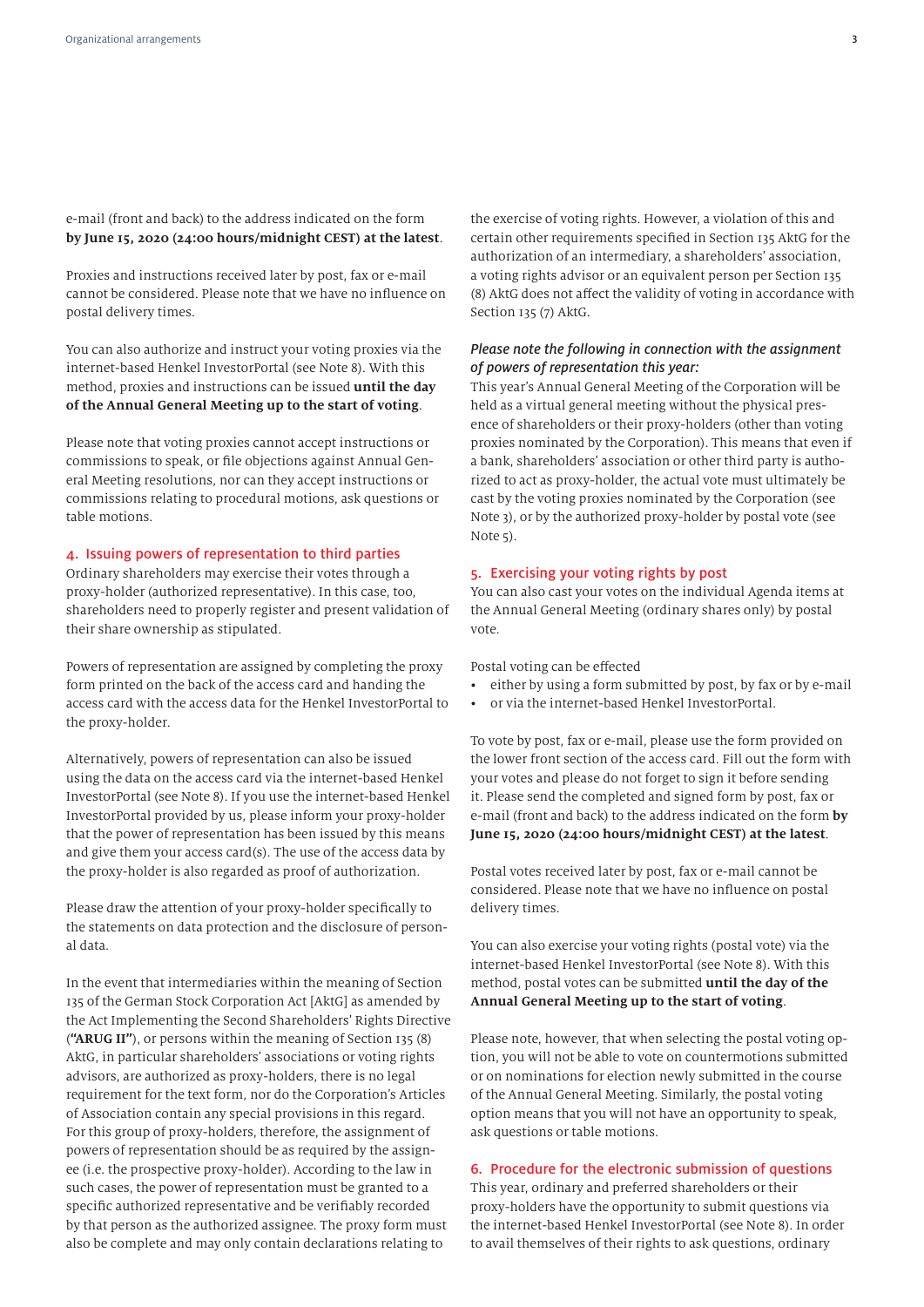and preferred shareholders must register properly and provide evidence of their shareholding.

On the basis of Article 2 Section 1 (2) sentence 2 of the COVID-19 Mitigation Act, the Personally Liable Partner, with the approval of the Supervisory Board and the Shareholders' Committee, has decided that questions from shareholders must be submitted at the latest two days before the Annual General Meeting. The Henkel InvestorPortal will therefore be available for the submission of questions from the **beginning of May 27, 2020** until **24:00 hours/midnight (CEST) on June 14, 2020 at the latest**.

Shareholders do not have a right to request information in the sense of Section 131 AktG. Instead, the questions will be answered at the Annual General Meeting at the Personally Liable Partner's dutiful, free discretion, i.e. the Personally Liable Partner does not have to answer all questions, can summarize or unify questions and may select meaningful questions in the interest of the shareholders. It may also give preference to shareholder associations and institutional investors with significant numbers of voting rights. Questions not submitted in German will not be answered.

The questions will be answered at the Annual General Meeting – with the name and place of residence of the shareholder concerned also being stated where appropriate.

### 7. Procedure for the electronic filing of objections

In derogation from Section 245 No. 1 AktG and waiving the requirement to appear at the Annual General Meeting, ordinary and preferred shareholders or their proxy-holders are afforded the opportunity to object to one or more resolutions of the Annual General Meeting via the internet-based Henkel InvestorPortal (see Note 8).

An objection to a resolution of the Annual General Meeting can be filed by ordinary and preferred shareholders or their proxy-holders via the internet-based Henkel InvestorPortal **from the beginning of the Annual General Meeting until its closure by the Meeting Chair**. The notary public has authorized the Corporation to receive objections via the Henkel InvestorPortal and likewise receives the objections via the Henkel InvestorPortal.

#### 8. Access to and use of the Henkel InvestorPortal Initial system registration

You can access the system via the Corporation's website at www.henkel.de/hv (German version) or www.henkel.com/agm (English version). Clicking on the "Annual General Meeting" link will take you to the Henkel InvestorPortal.

If you receive several access cards, please note that you must register separately with each access card (ordinary and/or preferred shares) in order to exercise the rights associated with the respective shares.

When you register for the first time, you will be asked to first enter the five-digit number of your access card and the single check digit in the fields provided. Then click CONTINUE and enter your individual six-digit "internet access code" which was also printed on the front of your access card.

Click on REGISTER and then please accept our terms and conditions of use. You will then be offered the following options:

- 1. Issuing powers of representation with instructions to the voting proxies nominated by the Corporation
- 2. Issuing powers of representation to third parties
- 3. Exercising your voting rights by post
- 4. Tabling questions and filing objections on the record

#### Re-accessing the system

You can access the Henkel InvestorPortal again by entering your access card number, the check digit and your internet access code.

# 8.1 Electronic issuance of powers of representation and instructions to voting proxies / Changes, revocation

Please follow the respective on-screen instructions.

**Authorization of and instructions** to the voting proxies via the internet-based Henkel InvestorPortal must be received **no later than the day of the Annual General Meeting** up to the start of voting.

You can access the system any time in order to revoke proxy authorizations (i.e. powers of representation) and change instructions. **Revocations and changes** must likewise be received **no later than the day of the Annual General Meeting** up to the start of voting.

## 8.2 Electronic issue of powers of representation to third parties / Revocation

Please follow the respective on-screen instructions.

**Authorization of a third party as a proxy-holder** via the internet-based Henkel InvestorPortal must be received **no later than the day of the Annual General Meeting** up to the start of voting.

When authorizing a third party as a proxy-holder electronically, please note that this third party must actively participate in the vote in order to exercise your voting rights, either by exercising voting rights by postal vote, or by issuing powers of representation and instructions to the voting proxies nominated by the Corporation. We will not notify any third party authorized by you of the authorization. So please make sure you coordinate your requirements with your authorized representative (proxy-holder) and give them your access card(s).

You can access the system any time in order also to revoke the electronically issued powers of representation to a third party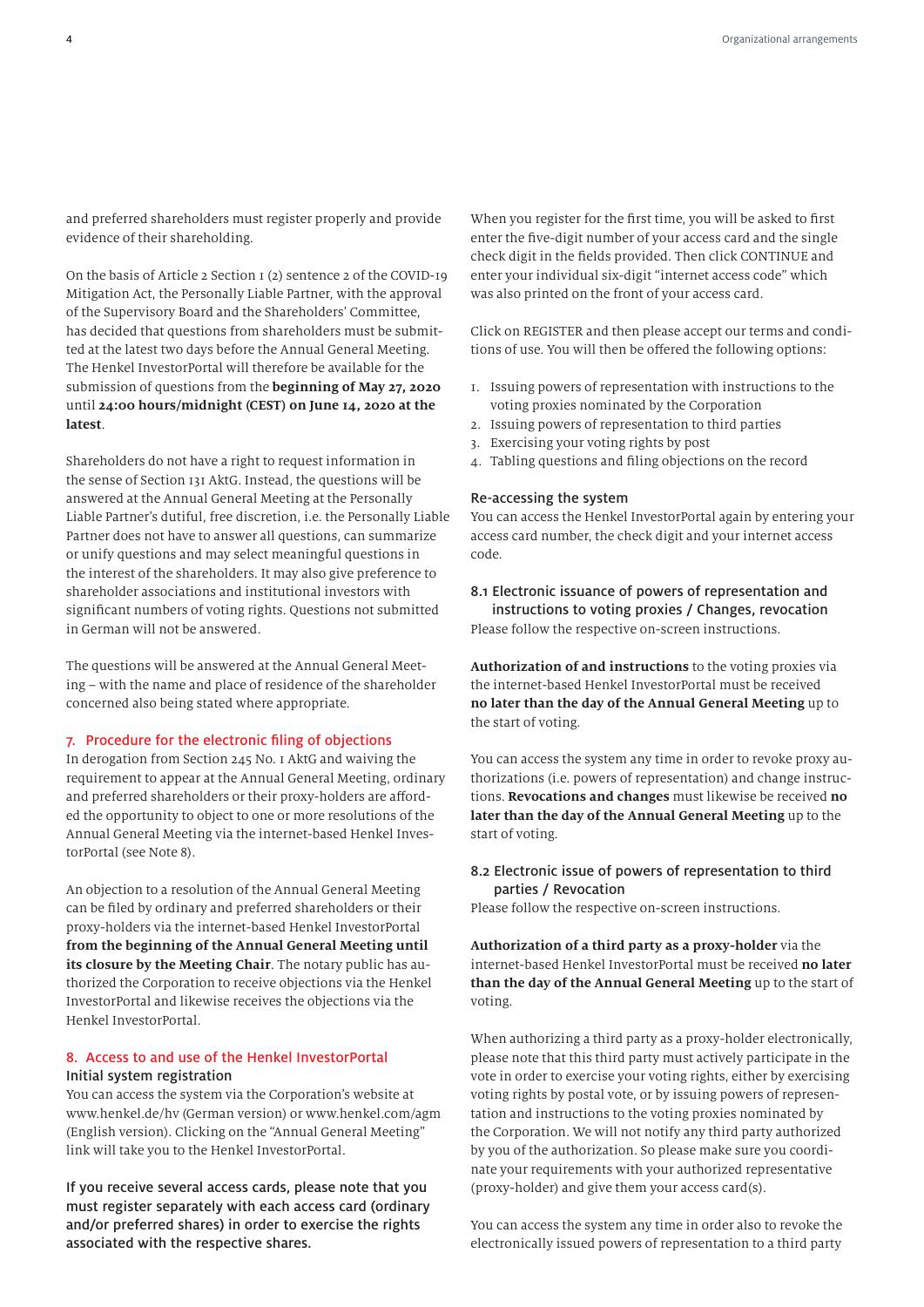via the Henkel InvestorPortal. The **revocation** must be received **no later than the day of the Annual General Meeting** up to the start of voting. Please ensure that you inform your proxy-holder of the revocation.

### 8.3 Electronic exercising of voting rights (postal vote)/ Changes, revocation

Please follow the respective on-screen instructions.

The **exercising of voting rights** via the internet-based Henkel InvestorPortal must occur **no later than the day of the Annual General Meeting** up to the start of voting.

You can access the system at any time in order to revoke or change your electronically submitted votes. **Revocations and changes** must likewise be implemented **no later than the day of the Annual General Meeting** up to the start of voting.

#### 8.4 Electronic submission of questions

Please follow the respective on-screen instructions.

Submitted questions can be viewed until the end of the time period for the submission of questions mentioned below but they cannot be edited.

The internet-based Henkel InvestorPortal will be available for the submission of questions from the beginning of May 27, 2020 until 24:00 hours/midnight (CEST) on June 14, 2020 at the latest.

#### 8.5 Electronic filing of objections

Please follow the respective on-screen instructions.

Submitted objections can be viewed but they cannot be edited anymore.

The notary public has authorized the Corporation to receive objections via the internet-based Henkel InvestorPortal and likewise receives the objections via the Henkel InvestorPortal.

The internet-based Henkel InvestorPortal is available to you for filing an objection from the beginning of the Annual General Meeting until its closure by the Meeting Chair.

#### 9. Additional legal advisories / Disclaimer

a) Multiple exercise of voting rights / Order of precedence If both postal votes and proxies / instructions are received, the postal votes will be given precedence. If, moreover, different declarations are received by different means of transmission and it is not possible to identify which one was made last, they will be considered in the following order: (1) Received through the Henkel InvestorPortal; (2) Received by e-mail; (3) Received by fax; (4) Received in paper form.

## b) Powers of representation and instructions to voting proxies nominated by the Corporation

As authorized representatives, the voting proxies are subject to the shareholders' instructions regarding the exercise of voting rights and shall vote exclusively in accordance with those instructions issued to them. The Management Board has no authority to issue instructions regarding the voting behavior of the voting proxies.

The instructions to the voting proxies under Item 2 on the Agenda of the Annual General Meeting also apply in the event that the Annual General Meeting is presented with a proposal for the appropriation of profits that is adjusted in line with the number of shares entitled to dividends.

Should an individual vote be taken on an Agenda item, the instruction issued for this Agenda item shall apply accordingly to each aspect of the individual vote.

If you have granted the voting proxies nominated by the Corporation power of representation but have not issued any instructions, you will be deemed as having abstained.

Where you have authorized voting proxies nominated by the Corporation to represent you, both their names and the name of you as the shareholder will be entered in the attendance register for the Annual General Meeting.

The voting proxies may not be instructed to request to speak, to file objections to resolutions, to propose procedural motions, to ask questions or to table motions for resolution.

The voting proxies have no influence on the voting instructions and are neither entitled nor able to intervene in the technical processes involved.

The voting proxies are permitted to issue sub-proxies. In order not to jeopardize the exercise of shareholders' voting rights, the voting proxies will, as a precautionary measure, grant sub-proxies internally to other employees of the Corporation so that due representation is ensured on the day of the Meeting. Employees authorized by such sub-proxies shall be subject to the same aforementioned principles and regulations.

#### c) Postal vote

Votes cast in respect of Item 2 on the Agenda of the Annual General Meeting shall also apply in the event that the Annual General Meeting is presented with a proposal for the appropriation of profits that is adjusted in line with the number of shares entitled to dividends.

Should an individual vote be taken on an Agenda item, the votes cast for this Agenda item shall apply accordingly to each aspect of the individual vote.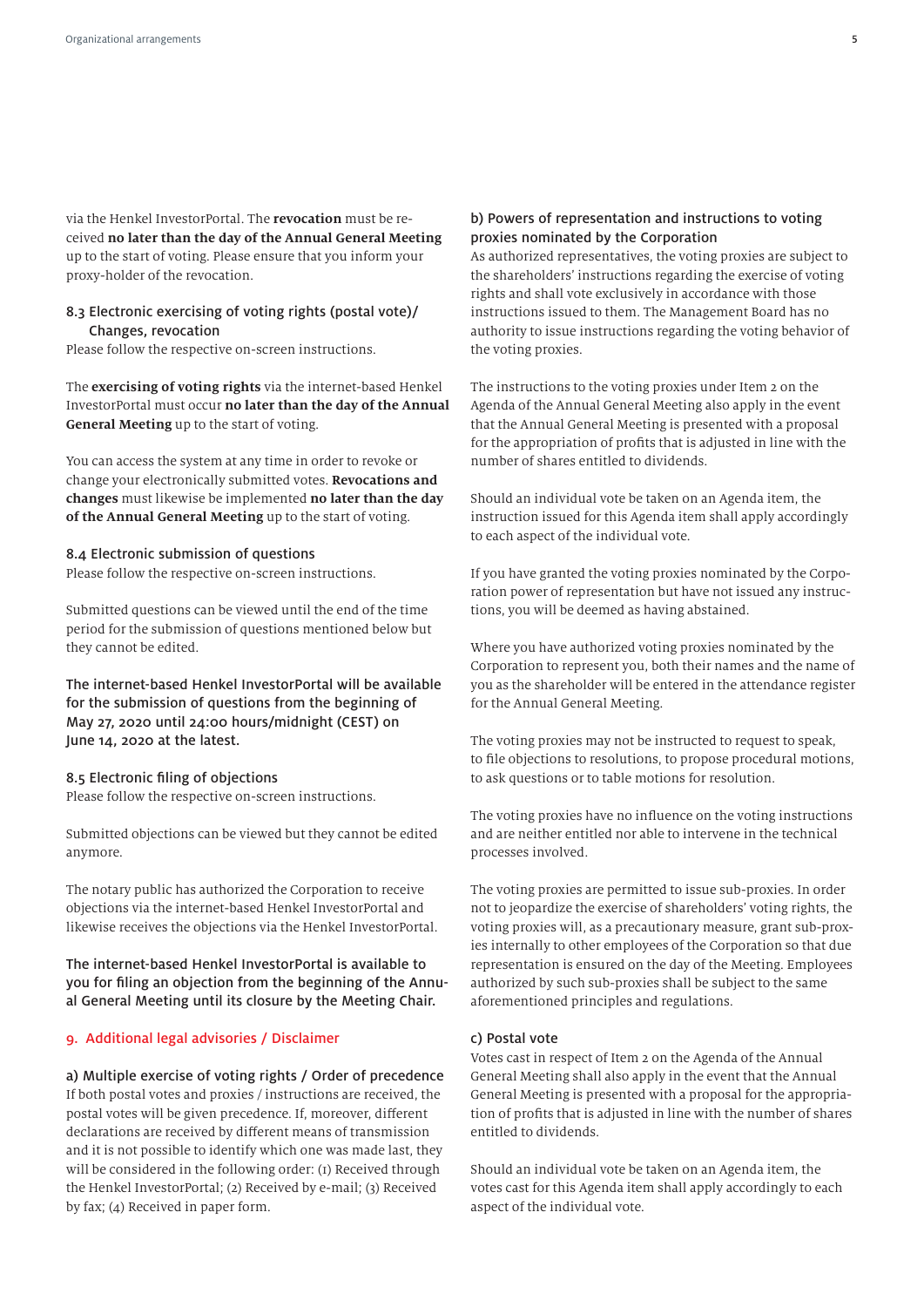When voting by postal vote, you will not be listed as a participant in the Annual General Meeting. In these cases, your name will not be included in the list of participants or otherwise disclosed.

## d) Use of the internet service, stability and availability / Disclaimer

When you receive your access card, please make sure that the mail shows no signs of tampering and that you then keep your internet access code safe. If you suspect any form of misuse/ tampering or illicit online usage, please contact the hotline +49 (0) 89 30903-6321 immediately.

The availability, functionality, stability and reliability of the internet-based Henkel InvestorPortal, as well as the internet transmission of the Annual General Meeting, may be subject to technical fluctuations and disruptions. Neither Henkel AG & Co. KGaA, nor the voting proxies you have authorized or the service providers employed have any influence on the availability, functionality, stability and reliability of the telecommunications network, the internet services used or third-party network elements. If, despite all security precautions taken, we detect unauthorized external interference with the data stored for the purpose of exercising voting rights via the internet and managed in accordance with the Federal Data Protection Act or Regulation (EU) 2016/679 (General Data Protection Regulation), we reserve the right to interrupt or prematurely terminate the use of the system without further notice. In this case, only those votes cast via the internet (postal voting) or proxies, instructions and powers of representation issued to third parties will be taken into account where manipulation can be reasonably discounted. The same applies to the submission of questions or filing of objections via the internet-based Henkel InvestorPortal.

Henkel AG & Co. KGaA and the voting proxies authorized by you assume no warranty or liability for the functionality, availability, stability and reliability of the internet-based Henkel InvestorPortal or for access to the system, including the internet services used and the network elements of third parties. Furthermore, Henkel AG & Co. KGaA and the voting proxies authorized by you assume no responsibility, other than in cases of intent or gross negligence, for errors and defects in the hardware and software used for exercising voting rights via the internet, including that of the service providers employed. The same applies to the submission of questions or filing of objections via the internet-based Henkel InvestorPortal.

We recommend that you make use of our internet service early enough to ensure that you can still vote by post or issue powers of representation and instructions in good time using the appropriate form and sending it by conventional post, by fax or by e-mail.

e) Advisories concerning shareholder data protection We process personal data (such as name, address, number of shares, class of shares, type of ownership of shares and access card number) on the basis of applicable data protection law in order to enable shareholders to participate in – and exercise their rights at – the Annual General Meeting.

The processing of your personal data is legally mandatory for your participation in the virtual Annual General Meeting, in particular for exercising voting rights and viewing the complete transmission of the virtual Annual General Meeting in sound and vision, and also to enable the Meeting to be conducted in this form. The data controller, i.e. the entity responsible for processing the data in question, is Henkel AG & Co. KGaA, Henkelstrasse 67, 40589 Düsseldorf, Germany. The legal framework for the processing of such data is provided by Article 6 (1) sentence 1 point c) of the EU General Data Protection Regulation (GDPR) in conjunction with Sections 118 ff. of the German Stock Corporation Act [AktG] and Article 1 Section 1 of the COVID-19 Mitigation Act.

Henkel AG & Co. KGaA is broadcasting the Annual General Meeting on the internet via the Henkel InvestorPortal and is enabling shareholders' rights to be exercised via the Henkel InvestorPortal. The personal data of shareholders who submit questions or object to resolutions of the Annual General Meeting may be processed. The legal framework for the processing of such data is provided by Article 6 (1) sentence 1 point f) GDPR.

The service providers of Henkel AG & Co. KGaA appointed for the purpose of preparing and conducting the Annual General Meeting receive from Henkel AG & Co. KGaA only such personal data as are necessary for the execution of the commissioned service, and process the data exclusively in accordance with instructions issued by Henkel AG & Co. KGaA. All employees of Henkel AG & Co. KGaA and the employees of commissioned service providers who have access to and/or process personal data relating to shareholders or shareholder representatives are obliged to treat such data as confidential.

Henkel AG & Co. KGaA erases the personal data of shareholders and shareholder representatives in accordance with the statutory provisions, in particular if the personal data are no longer necessary for the original purposes of collection or processing, if the data are no longer required in connection with any administrative or legal proceedings, and if there are no statutory retention obligations.

Under the statutory conditions created, shareholders or shareholder representatives have the right to obtain information about their personal data which have been processed and to request the rectification or erasure of their personal data or the restriction of processing. You can exercise these rights against Henkel AG & Co. KGaA free of charge via the e-mail address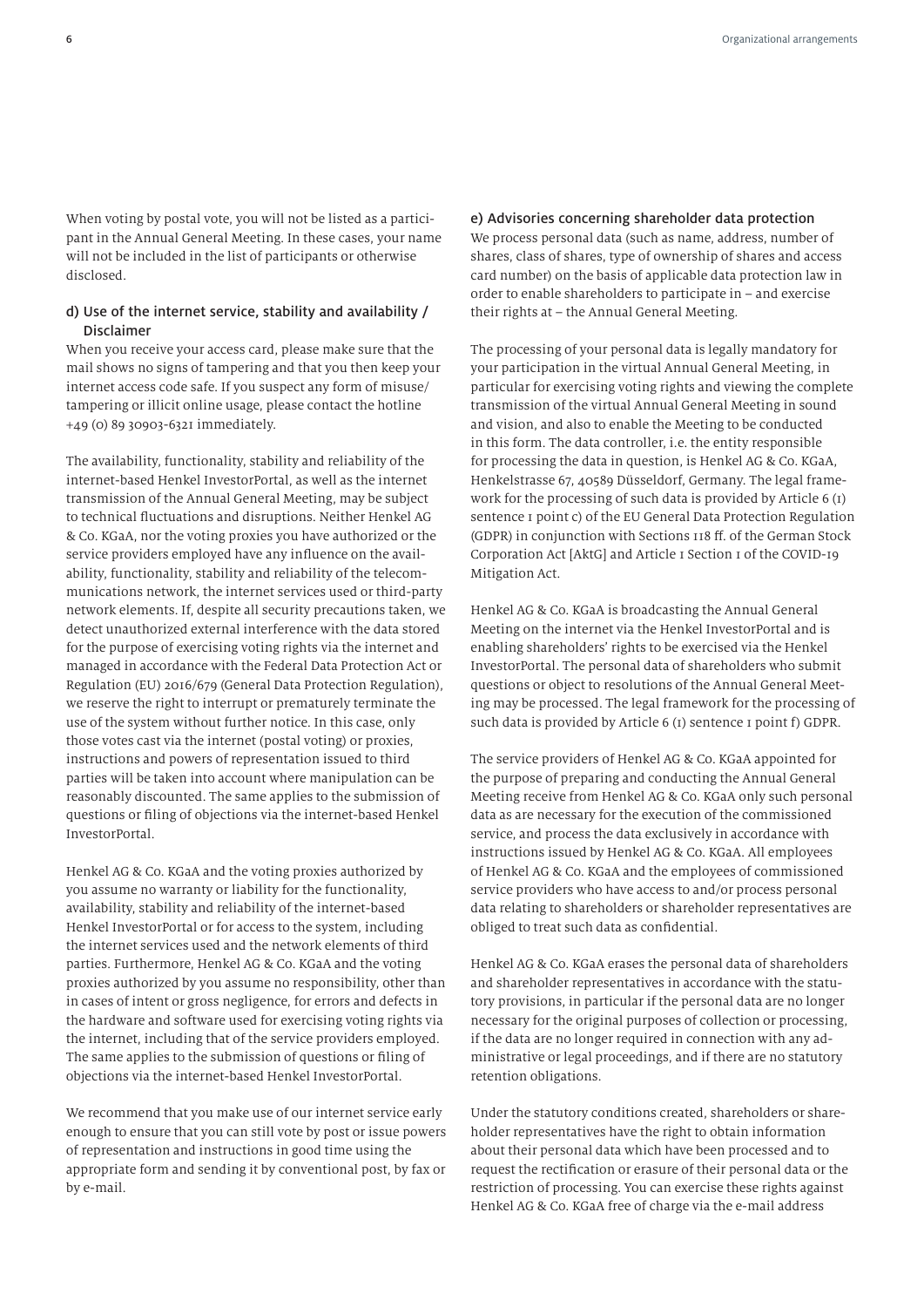datenschutz@henkel.com. In addition, shareholders or shareholder representatives have a right of appeal to the supervisory authorities. If personal data are processed on the basis of Article 6 (1) sentence 1 point f) GDPR, shareholders or shareholder representatives also have a right of objection under the statutory conditions created.

You can contact Henkel's Data Protection Officer by post at the following address:

**Henkel AG & Co. KGaA – Data Protection Officer – Henkelstrasse 67 40589 Düsseldorf, Germany** 

**or by fax at: +49 (0) 211 798-12137** 

## **or by e-mail at: datenschutz@henkel.com**

You will find further data protection information on the website of Henkel AG & Co. KGaA at www.henkel.com/agm; www.henkel.de/hv.

## Hotline

If you have any questions, please do not hesitate to contact our telephone hotline on +49 (0) 89 30903-6321 or e-mail our agents at aktionaersportal@computershare.de.

Düsseldorf, May 2020

Kind regards,

Henkel AG & Co. KGaA